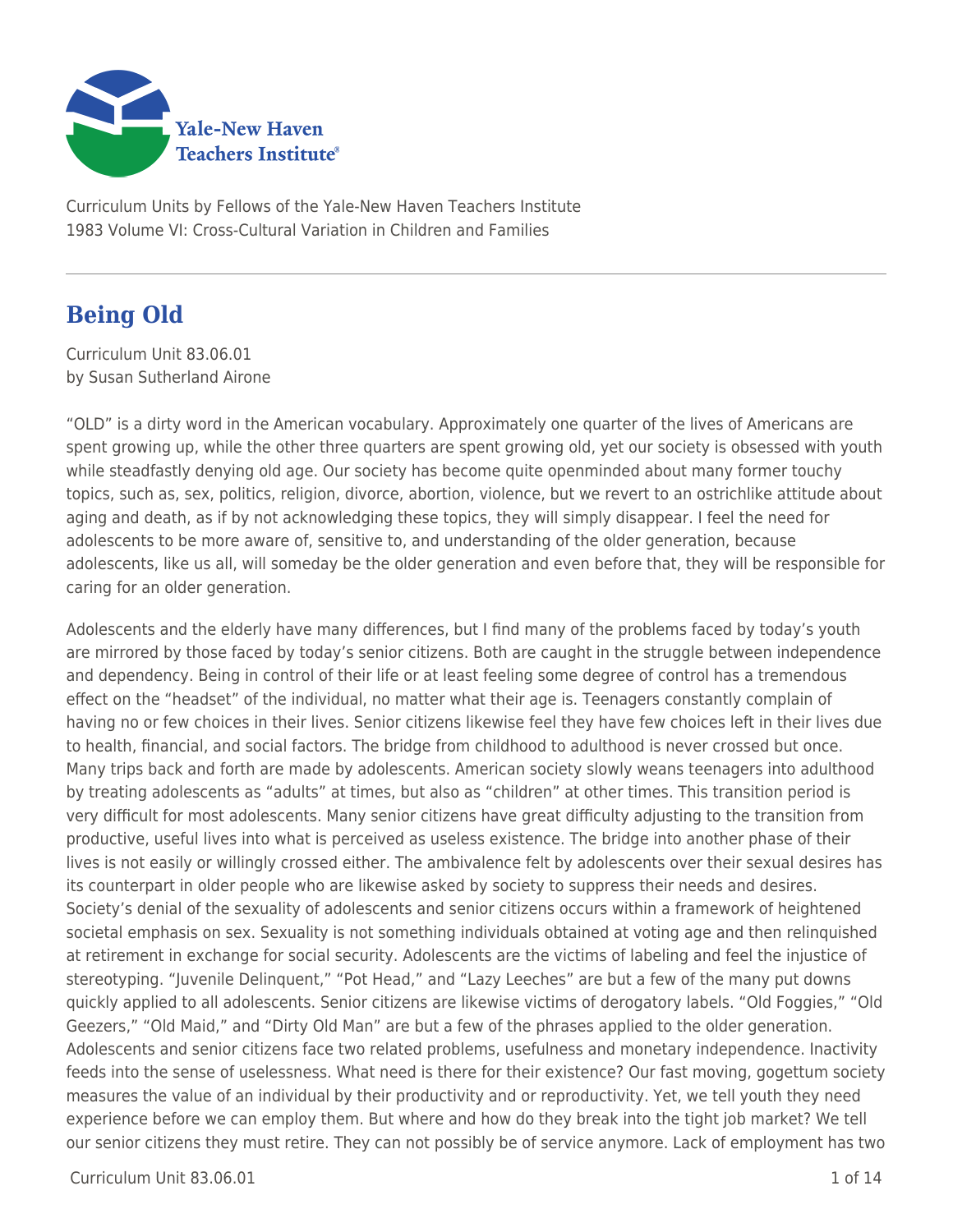direct spin-off results for both the young and the old, a loss of usefulness that is replaced by uselessness and a lack of monetary compensation that results in economic dependency. What a tragic waste of human potential, young and old. Adolescents frequently feel isolated. Their families are usually engaged in earning a living, many times more than one job per person is necessary. The family structure is one of isolated units within neighborhoods that usually offer no real support network for children after school time. There are few significant adults for adolescents to relate to. Senior citizens are frequently likewise isolated by families geographically removed, by death of friends and mates, and avoidance by those younger than them because older people serve as a reminder that old age and death await us all. Adolescents and senior citizens share a grim problem, suicidal behavior. Elderly suicide does not receive the attention that teenage suicide does, because society views their potentials differently. "While people over 65 make up 18 percent of the population, they commit 23 percent of all suicides in the country, according to the National Bureau of Statistics." (Barbara Stevens, 7883) I see a natural alliance and sharing between teenagers and senior citizens.

Today's American society has brainwashed everyone, young, old, and inbetween, to believe that we live in a youth culture, that aging is a loss, and old means useless and a nuisance. This attitude is not one held by all of the world cultures. It is said that to understand how a civilization behaves, you have but to look at how it treats their young and their aged. The reverence for the aged held by Oriental cultures is shown in their treatment with deference and respect. Yuan Jihui, dean of the department of sociology at Fudan University in Shanghai, stated, "The elderly in China have five guarantees; They're guaranteed enough to eat, enough to wear, enough to live (housing), enough medical care, and a funeral." (Joyce Mariani, 7883) Eskimo tribes choose their rulers from only the oldest members who performed their duties then left to die with dignity on the ice fields. Positions of wisdom, counseling, religious and health issues were delegated only to the aged members of many North American Indian tribes. European respect for the elders of the family is usually continued for the first generation immigrant family here in America. Americans are not the only people who grow old. Everyone grows old, but how old people are treated in America is different.

America was not always age prejudiced. The older American was a needed and valued member of our society. Early craftsmen were the backbone of our developing nation along with blacksmiths, carpenters, shipbuilders and sail makers. Our society was settled by extended family units within a strong community network. There was too much to be done by and learned from the older generation to discard them. The seeds of a person's worth being measured by his or her productivity and or reproductivity were being sowed at this early time in our history. Great personal pride in one's work and family was the word of the day. But entering on the stage of life came the Industrial Revolution with the development of factories with machines for manufacturing products and the use of power from steam, oil, or electricity in place of human and animal power. There was no longer the need for skilled hands, nor for as many hands at all. Personal quality that resulted from long years of apprenticeship and experience was now obsolete. With more workers than jobs, someone had to be sacrificed. So the old were let go. Machines could make it cheaper and faster.

Ageism, a negative attitude toward older people, exists in many forms in our society. Perhaps its seeds go back to the Greek philosophy, "Whom the Gods love die young." Their worship of youth and strength is the antithesis of old age and weakness. Having decided to squeeze the older worker out of the workforce, our society needed to rationalize this shift in allegiance to youth by idolizing all its attributes. Our present day preoccupation with youth, beauty and strength is most readily seen in how advertisements portray people. Desirability is exemplified in the young, beautiful and agile bodies of both females and males used in advertisements. Sexy, provocative bodies are used to show success, wealth and acceptance in connection with the products they are promoting. The role relegated to older people is one of ugliness, sloppiness, and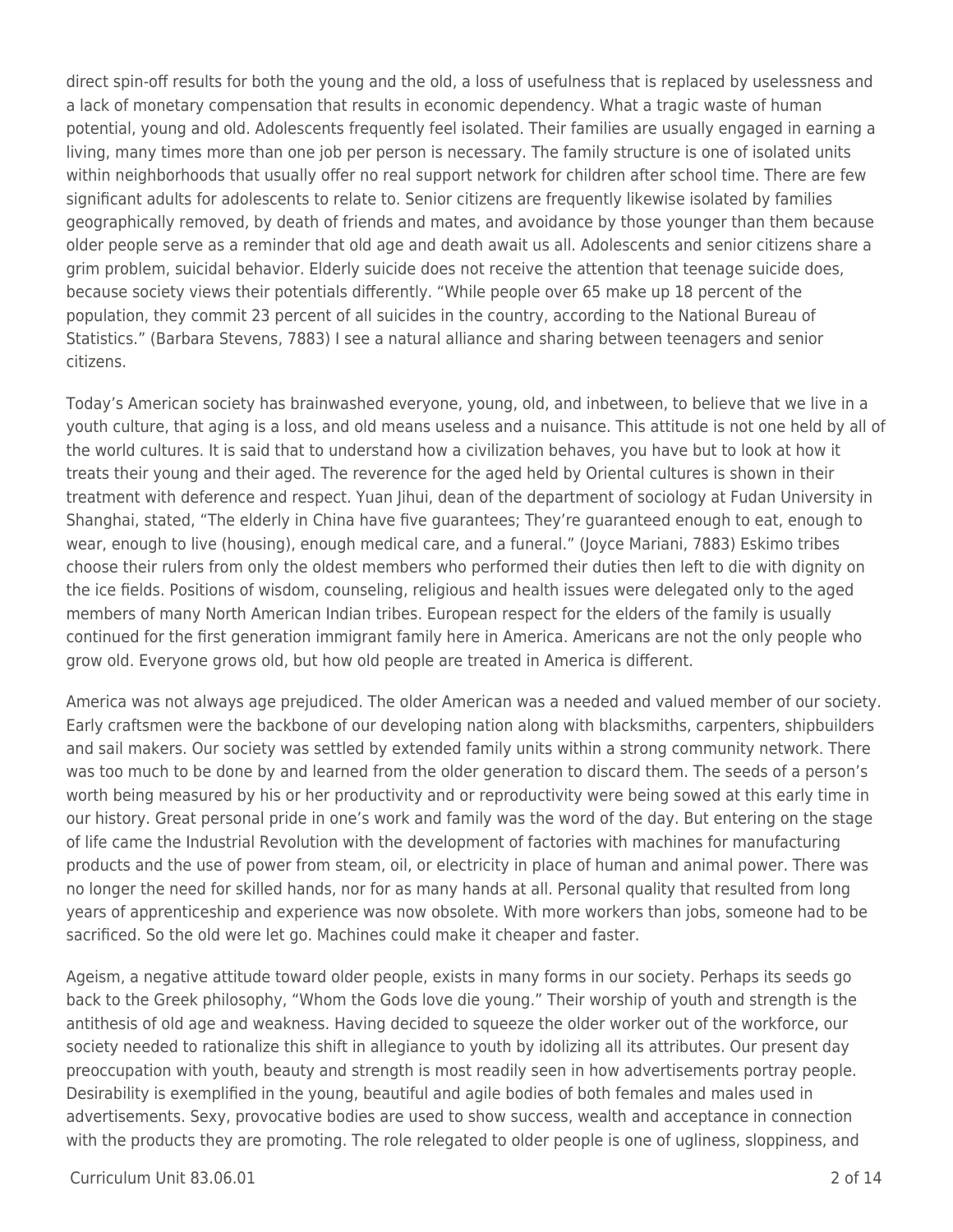stupidity. Old people are used to show the negative element that can be changed by the use of their product. Madison Avenue advertising executives have decided that senior citizens, who are mainly on fixed incomes, are not a lucrative market worth cultivating. The main products promoted for and by older people are laxatives, denture materials, hair coloring, and pain killers. The message to all from the media is one of exclusion, nonexistence as a meaningful, viable entity in our society for the elderly. A student exercise is included on this significant topic.

In an article by Seltzer and Atchley, they discuss that the maligning of the elderly has some of its roots of socialization in the stories told to children. "An analysis of children's literature from the years 1870 to 1960 showed increasingly negative attitudes toward older people." (Lillian Dangott, p 14) "Hansel and Gretel," "Cinderella," and "Snow White" are but three examples of children's stories that portray older females as wicked villains ready to do children, youth, in. A student research topic is included on this point. Having sowed the seeds of a negative attitude toward the elderly in the minds of the young and coupling this with the taking away of a purpose for existing from the elderly, it is easy to see why everyone, young, old and inbetween, begins to believe that the only good old person is a dead old person.

The aged are seen by their children and society in general, as a burden and an expense without a "future." The elderly are viewed as being supported without contributing. They are the true parasites of society. The old have no useful purpose and present many problems. Adolescents and teachers can increase their understanding of the elderly by looking at some of the problems faced by the elderly in our society today. If we can try to stand in the shoes of the elderly, perhaps, we too can feel the pinch of how snug the fit is for them and how little room they have to adapt to the rapid changes occurring around them.

### **FINANCIAL**

In a capitalistic society, money plays an important role. Without enough money to ensure an adequate standard of living numerous spinoff problems, poor health, shorter life expectancy, inadequate housing, higher crime rate and exploitation, develop for the poor no matter what their age. The problems faced by aged minorities are compounded by having spent their younger lives with inadequate incomes and unsatisfactory health services. The "poor get poorer." The White House Conference on Aging in 1971 reported that aged blacks are more than twice as likely to be poor as elderly whites. (Bert Kuger Smith, p 52) Minorities with language barriers are hampered even more by their lack of sound communications skills. The need is strong for outreach programs that can advise this particular group of elderly about existing services. A student exercise is included on this topic. The PreWhite House Conference on Aging reported that "the average age of death for the American Indian is 46 years." (Smith, p 58) No wonder the Indian in the television public service spot on antilittering had tears on his face. This native American's life expectancy is only about two-thirds that of the white settlers of his land. It is important to remember that there is a big difference between what is listed in government financial reports as being "adequate income" and geographic reality. Cost of living standards vary sharply within any state and therefore being able to make finances stretch in one community may not be enough in a nearby community. Poverty can occur in all places and in all ethnic groups in spite of thrift and past labor simply due to outliving diminished savings because of the greatly increased cost of living and not being able to take in enough new income to cover expenses. The battle of making ends meet is not only demeaning, it is wearing. Elderly people usually have decreased resilience to deal with hassles, officials in agencies, to wait in endless lines or to fight in court when their rights are violated.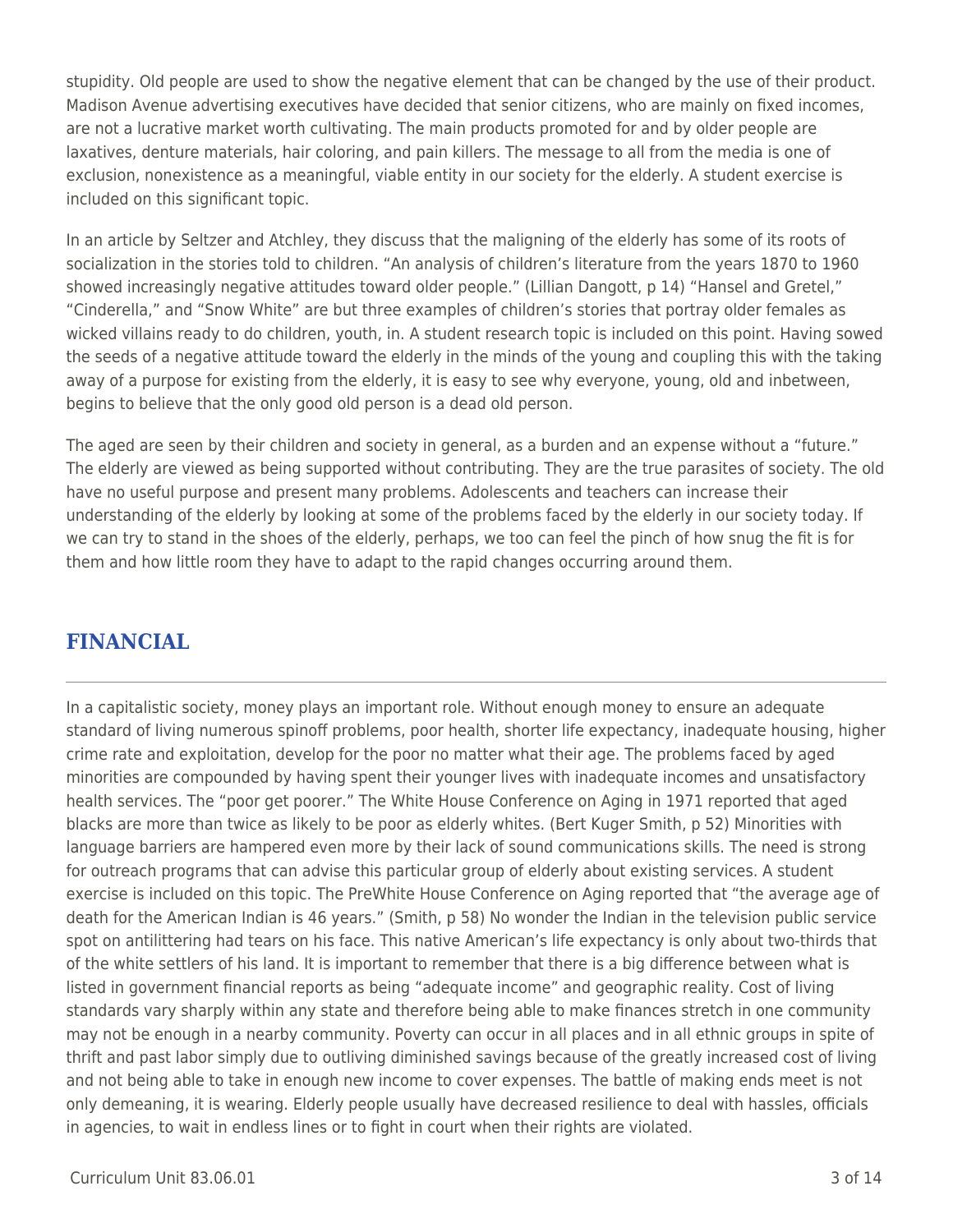Economic aspects of aging are complicated and difficult to separate from general economic and political issues of society. The basic problem is how to support, out of current and accumulated production, the nonproductive members of the society, children, sick, old and others. The problem is relatively simple when the proportion of those needing help is small in relation to those providing, but becomes far more difficult when there are large numbers of needy. The problem can be dealt with in various ways, such as increased productivity, delayed retirement, or reduced benefits to the dependent. A depressed economy is not conducive to increased productivity. High rates of unemployment in the young and middleaged workers presents problems with extending the worklifespan. To decrease necessary spending on child related services would be short sighted, so the only place to target less support is on the elderly.

One attempt to deal with the burden of reduced finances during old age was the development of the Social Security system. The Social Security Act was passed in 1936 to help set up a system to provide for people when they could no longer be "productive" or for families where the breadwinner had died. Employers, employees and selfemployed people pay compulsory Social Security contributions into a pool of special funds that pay taxfree monthly benefits to the worker or his/her surviving dependents upon retirement, death or disability. Voluntary medical insurance, Medicare, is also available to those over sixtyfive from individual premiums and matching federal funds. About nine out of ten wage earners and selfemployed workers are enrolled in the Social Security program, but not all occupations are covered, so there is a void. Social Security benefits are based on total earnings and how many years worked in a complicated system of income averaging. Work credits are calculated by yearly quarters. A minimum of six credits is needed to be insured, but to receive maximum benefits, income, as well as, number of years of work is considered. (Sam Julty, p 279) In theory, the Social Security system made sense, but major economic problems have tarnished the dream of golden retirement on Social Security benefits. The latest bailout measure, the 1983 Social Security compromise, was signed on April 20, 1983. The American public is aware of the dubious future of the Social Security system. Many who are now paying contributions into the system are afraid the system will not be able to pay them when it is their turn to receive benefits. This shaky system contributes to feelings of animosity toward the elderly. There are many unresolved questions that arise around what happens to the Social Security system if the economy continues a downward spiraling and generally around what exactly the younger generation owes the older generations. A student exercise on the Social Security system is included.

There are other sources of income for the elderly, such as limited parttime jobs, pension plans, savings, private investments, properties, and insurance, term, whole, straight, and endowment. Food stamps have helped many on limited incomes struggling with inflated food prices. It should be remembered that the financial condition of the elderly has several direct implications on their lives. "Money can't buy everything," but it sure can pay the bills for housing, food and health needs, three major and interrelated problems for the elderly.

### *HOUSING*

The importance of where the elderly live has many facets. Is their home their choice? Can they, either by themselves or with help, maintain their homes both inside and outside? Is the running of their home too costly for their finances? Is the home suited for their needs? Are they isolated in their homes with little opportunity to communicate with various other people? How would they continue to manage their homes with increased health problems? Would a livein arrangement, either with relatives or nonrelatives, be more suitable for them?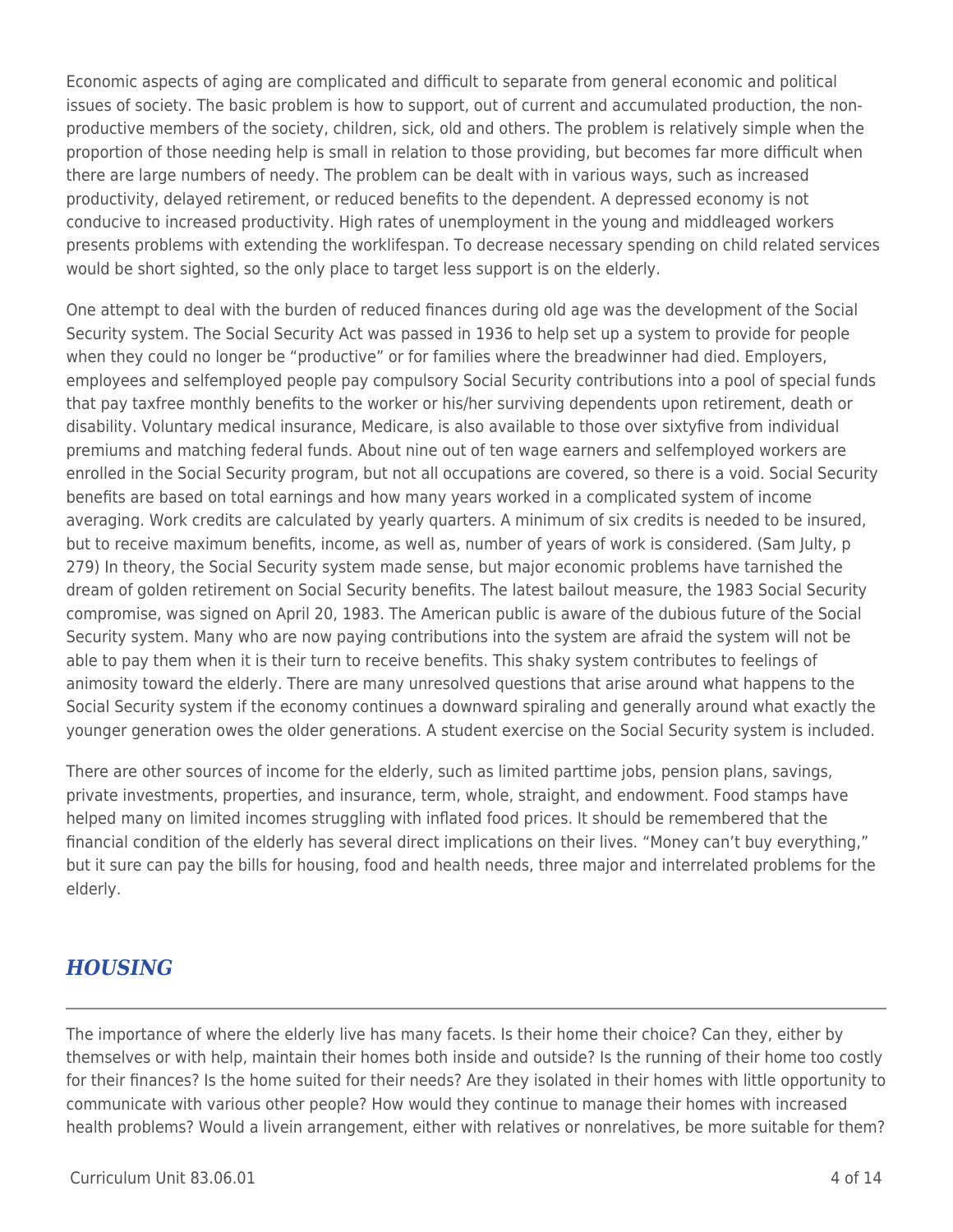How would they feel about moving in with relatives, into senior citizen housing, into smaller quarters, or into a nursing home?

The significance of one's space, housing, can not be over emphasized. Teenagers are frequently warring with their parents over their territory within the home. Teenagers need to feel in control of their own space and attempt to demonstrate this need by being sloppy, decorating with posters, playing music loudly, and demanding privacy. The need for possession of a space is likewise evident in the elderly. No matter where the elderly live, be it in their lifelong home, in a large retirement condo in Florida, in their children's home, in an apartment, or in a bed of a nursing home or the ward of a state hospital, they need to feel the ownership of a space. The "idea of self is diminished if there is not a corner which is his alone and where his treasures can stay with him. It has been said that home is where one feels safe to return. Without such a place a person is rootless." (Smith, p 48)

Nursing homes have become big time business in America. These institutions in theory, solve the problem of what to do with the elderly when they can not care for themselves, but in reality, nursing homes many times create more problems for the elderly. Nursing homes are expensive to run, IF done properly, because they require competent staff and specialized facilities. Some nursing homes are excellent, but far too many are not. The subcommittee on Long Term Care of the US Senate Committee on Aging listed five major causes of substandard nursing homes:

- 1. lack of a clear national policy with regard to the infirm elderly;
- 2. system of longterm care with inherent or built-in financial incentives in favor of poor care;
- 3. the absence of the physician from the nursing home setting and in general the deemphasis on geriatrics in American medicine;
- 4. reliance on untrained or inadequate nursing staff;
- 5. lack of enforcement of existing standards."(Smith, p 63)

My childhood memories of over thirty years ago include the poor house for the elderly on the site of the present New Haven Regional Center of the Department of Mental Retardation on Wintergreen Avenue. A look at the present New Haven telephone directory includes four related headings for the care of the elderly in the yellow pages which indicate businesses. 1) Convalescent Homes41 listings. 2) Boarding Homes14 listings. 3) Rest Homes18 listings. 4) Sanitariums2 listings. There is slight crosslisting, but most are singularly listed according to health care needed. This does not include nonprofit institutions such as the Jewish Home For The Aged on Davenport Avenue and city and state sites. The New Haven area is a prime location for the care of the aged. The New Haven Board of Education is presently establishing at Lee High School an Allied Health and Technical Careers alternative high school, because of the great number of jobs available in the New Haven region in the health care area. Local teenagers are frequently employed in convalescent/nursing homes because these jobs require low entrylevel skills. But I have found many teenagers become quickly frustrated with working conditions, pay, and are emotionally illequipped to deal with the headset of their job. They are not trained or prepared for the guilt and emotional pain that can arise when dealing with the elderly and death. Care of the elderly requires emotional commitment not detachment. The caring must start with the professionals who are responsible for the care of the elderly and filter on down to the general public. The elderly are living, breathing individuals, not merely commodities to make a profit off of.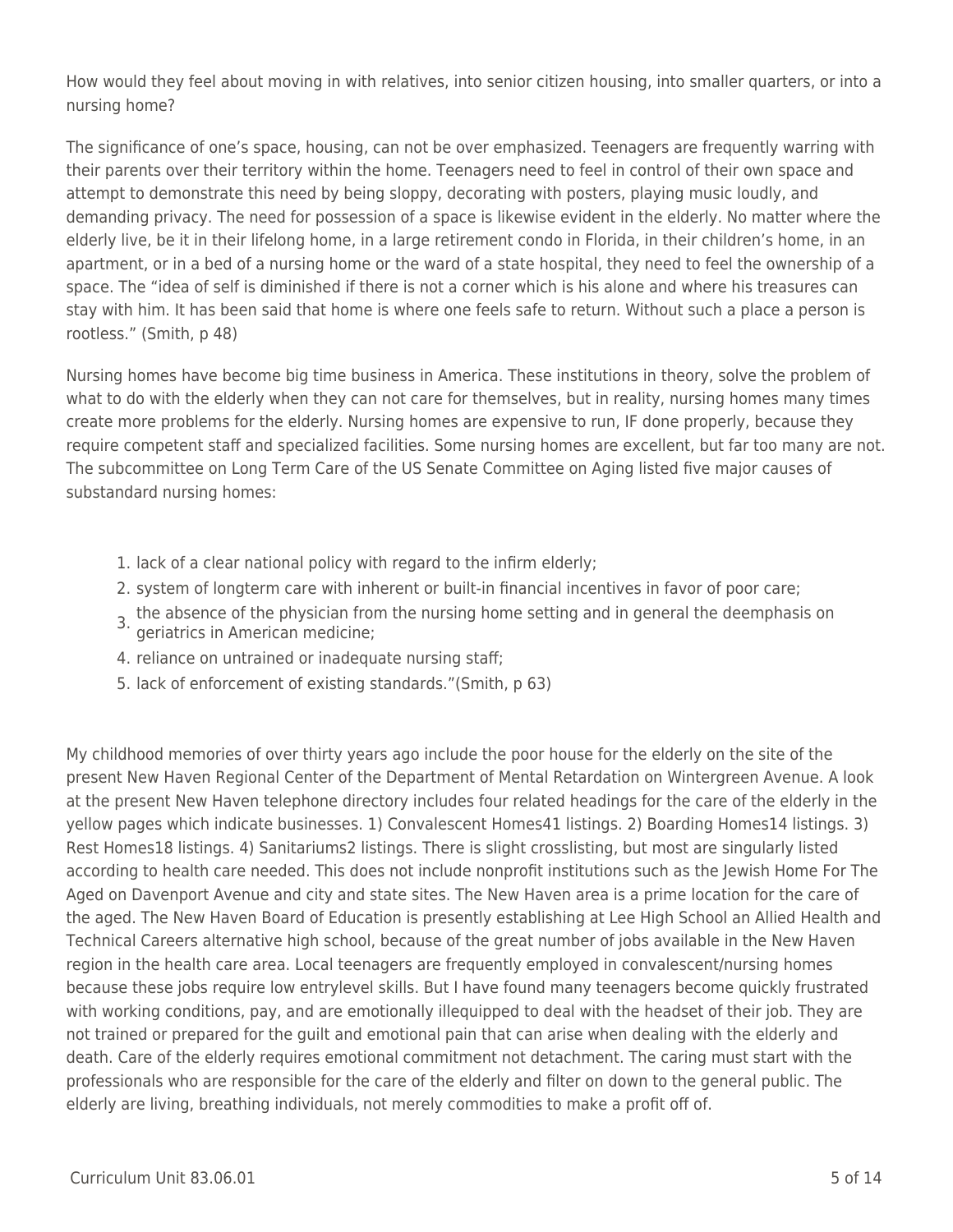### *NUTRITION*

The human body is a machine that requires fuel to keep running, no matter what the age of the individual, but the need for and distribution of food for energy, growth, maintenance and repair varies with the age of the individual. Poor nutrition in all ages has a direct relationship with health issues, but there are also psychological implications as well. Food symbolizes much more than nutrition to the average American. It is an important part of socialization. Meals are a time of sharing and companionship. If senior citizens are alone, why bother to fuss for just themselves, thus eating loses its significance and it becomes a chore that is either reduced or avoided altogether. Tight budgets also restrict being able to have company in or to go out to costly restaurants. Physical restrictions take their toll as well. Non-functioning taste buds and missing teeth or illfitting dentures make eating boring and difficult. Shopping for food presents a maze of different problems for the elderly. First, the sense of vulnerability with leaving home. Secondly, how to get to stores. What means of transportation, if any, is available? Thirdly, how to carry groceries home when purchased. Fourth, the expense of the food itself, especially if shopping for one. Small portions are usually more expensive and harder to obtain. Spoilage is usually greater with only one in the household. Poor or lack of proper refrigeration is a prime problem also. Meals at senior citizen centers and nursing homes are many times aesthetically unpleasing and lacking in texture, consistency and pleasant aroma. Forgetfulness plays havoc with elderly nutrition. Many senior citizens forget to eat and drink properly. They start preparing food and become preoccupied resulting in poor nutrition and safety problems. Nutrition programs offered at senior citizen centers provide the elderly with sound nutrition at affordable prices at least once a day, but equally important, they provide the elderly with human companionship and a place to go, to belong to. The problem many times is mobility. Many elderly can not obtain transportation to senior citizen centers. Programs such as MealsOnWheels help, but they reach only a minute percentage of those needing assistance. Many elderly are unaware of or too proud to ask for help in maintaining proper nutrition which is essential for good health at any age. Teenagers are likewise the victims of poor nutrition many times and they too suffer the physical repercussions.

### *HEALTH*

The care and upkeep of the aging body requires good nutrition and proper care, doctors, nurses, hospitals and medicine. The skyhigh cost of one extended hospital stay can easily wipe out the savings of the elderly. Many senior citizens do not avail themselves of preventive measures and sound health practices because of many factors; they can not afford proper nutrition and needed services; they can not get to clinics and doctors; they are afraid of discovering major illnesses. It should also be noted that elderly patients do not always exhibit the usual symptoms associated with different illnesses, so proper diagnosis is many times hampered by the lack of or misleading symptoms. Many doctors and health care facilities find it more expedient to OVER-medicate the elderly than to search out true causes of their problems. "Aging brings reduction of basal metabolism rate."(Smith, p 45) Changes in rates of metabolism affect how the body assimilates and reacts to different medications. Over medication of the elderly is both accidental and intentional. A sedated patient is easier to control and care for. "The elderly are at high risk for adverse drug reactions because of their use of multiple physicians, their own tendency toward polypharmacy, and limited knowledge about drug interaction and adverse side effects in the elderly population." (Leonard Poon, p 23) The study of the care of the elderly, geriatrics, by the medical profession needs heighten emphasis. It is also true that many elderly patients do not follow the instructions of their doctors and or take their medication as directed, many times because they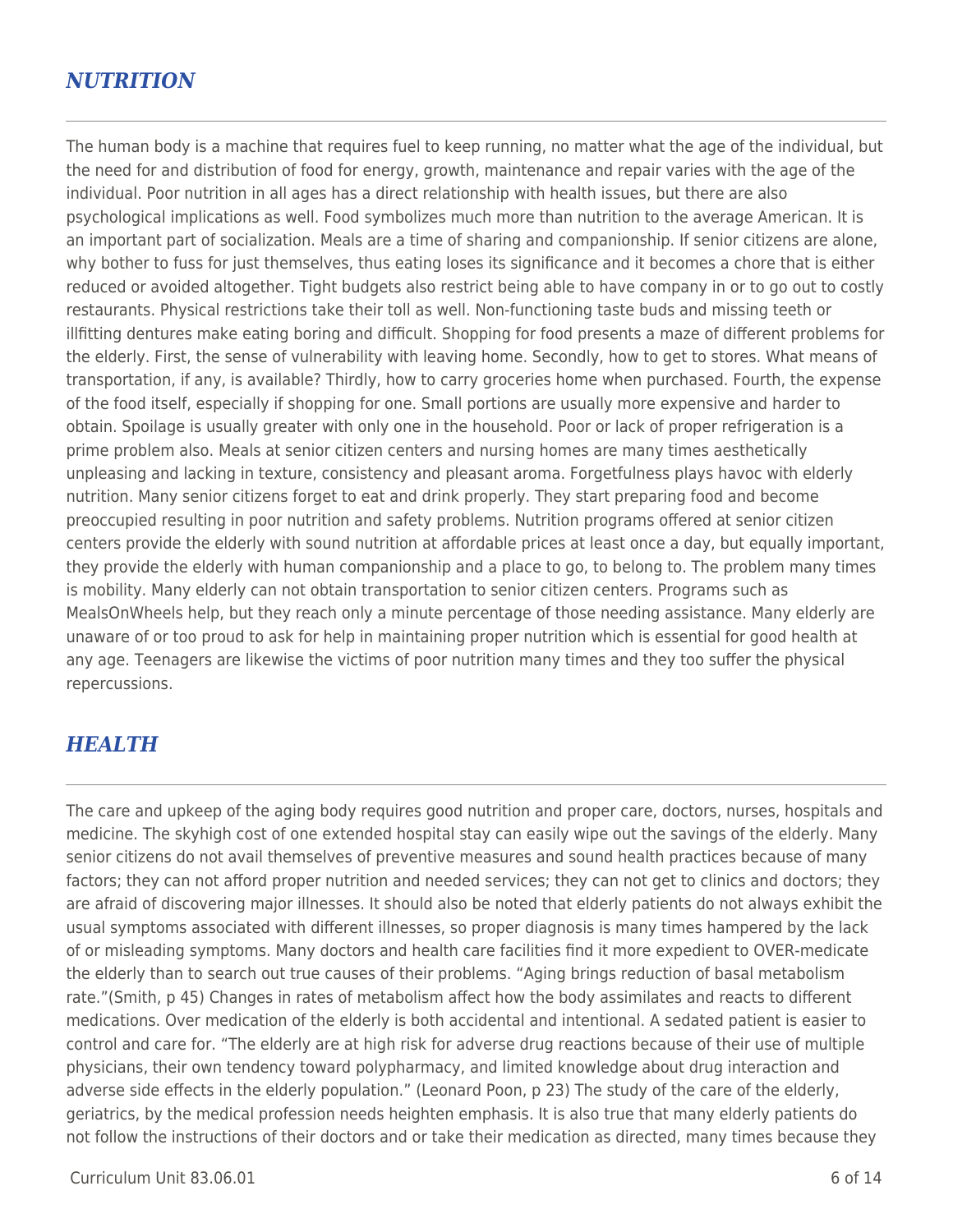forget to. The following is a brief description of some of the common physical/health problems that plague the elderly.

### *Sight*

Two of the major conditions that contribute to vision problems are GLAUCOMA which is increased pressure due to obstruction of normal fluid drainage and CATARACTS which is the progressive clouding of the lens. With reduction of vision, more accidents of falling, cuts, burns, etc., are much more likely to occur in the elderly plus impaired vision contributes greatly to the sense of isolation.

#### *Hearing*

Hearing loss begins in the normal adult around 30 years of age. As the loss increases it generally creates a real sense of isolation and it can feed into feelings of paranoid in the elderly. Conversations for the elderly become strained because they can not hear. They yell, do not respond, or ask to have things repeated. Hearing aids may or may not help the hearing loss, but they should not be obtained except on the sound advice of a doctor and not in response to a newspaper ad.

#### *Memory Loss*

Memory loss or deterioration is synonymous with old. A common refrain of even the young is, "Oh, I can't remember. I must be going senile." Senility is a process of mental decline with symptoms of forgetfulness, disorientation from time, place and person, and returning to earlier forms of coping with reality. Diagnosing between detachment resulting from depression and organic brain syndrome becomes very difficult. Actual brain damage can occur because of a stroke, interference with the blood supply to the brain, or because of several diseases that cause shrinkage and cell deterioration. Alcohol and other drugs have permanent and temporary effects on the brain as well. Most elderly people's speed of response slows down and their memory loss is slight, but usually there is no change in intelligence. (Alex Comfort, p 88) Development of programs at colleges and universities that encourage senior citizens to return for courses has meet with great success. Not only do the elderly do well, but the experiences serve as stimulation for them and act as examples to "younger" classmates that older people are not necessarily "over the hill."

#### **Muscles/Strength/Mobility**

The simple act of moving can be a real problem for the elderly. The saying, "Use it, or lose it," applies in some degree to muscular activity in senior citizens. More and more the elderly are realizing, along with the younger generation, that continued sensible muscular activity helps to keep the body functioning well. A major problem for the elderly is ARTHRITIS, inflammatory damage to joints. It occurs in fingers, knees, hips and vertebrae in that order of frequency. It is usually a painful and limiting nuisance that is lessen somewhat by aspirin. In most cases, trying not to aggravate the inflamed joint by reducing excessive movement is about all that can be done. Eliminating fine muscular activities such as sewing and knitting, getting short hair styles, and cutting down on excessive stairs are other ways to lessen the impact of arthritis. The ability to get around, whether it is for short distances like at home and in the yard, or it is for longer distances like in the neighborhood, shopping or traveling, is often a major problem for the elderly. If they have cars, the cost of gas, maintenance, insurance, taxes and registration becomes astronomical on the fixed, limited income of the elderly. The elderly do have reduced reaction time and are criticized as being "Sunday drivers" on our fast, hurryup roadways. Teenagers often complain of the woes of not having "wheels," but at least they can avail themselves more readily of public transportation or walk to where they need to go. The elderly have difficulty even getting to the bus stop and simply climbing the steps onto the bus is like scaling Mt. Everest. If the elderly feel trapped and have limited contact with the outside world, they become more and more detached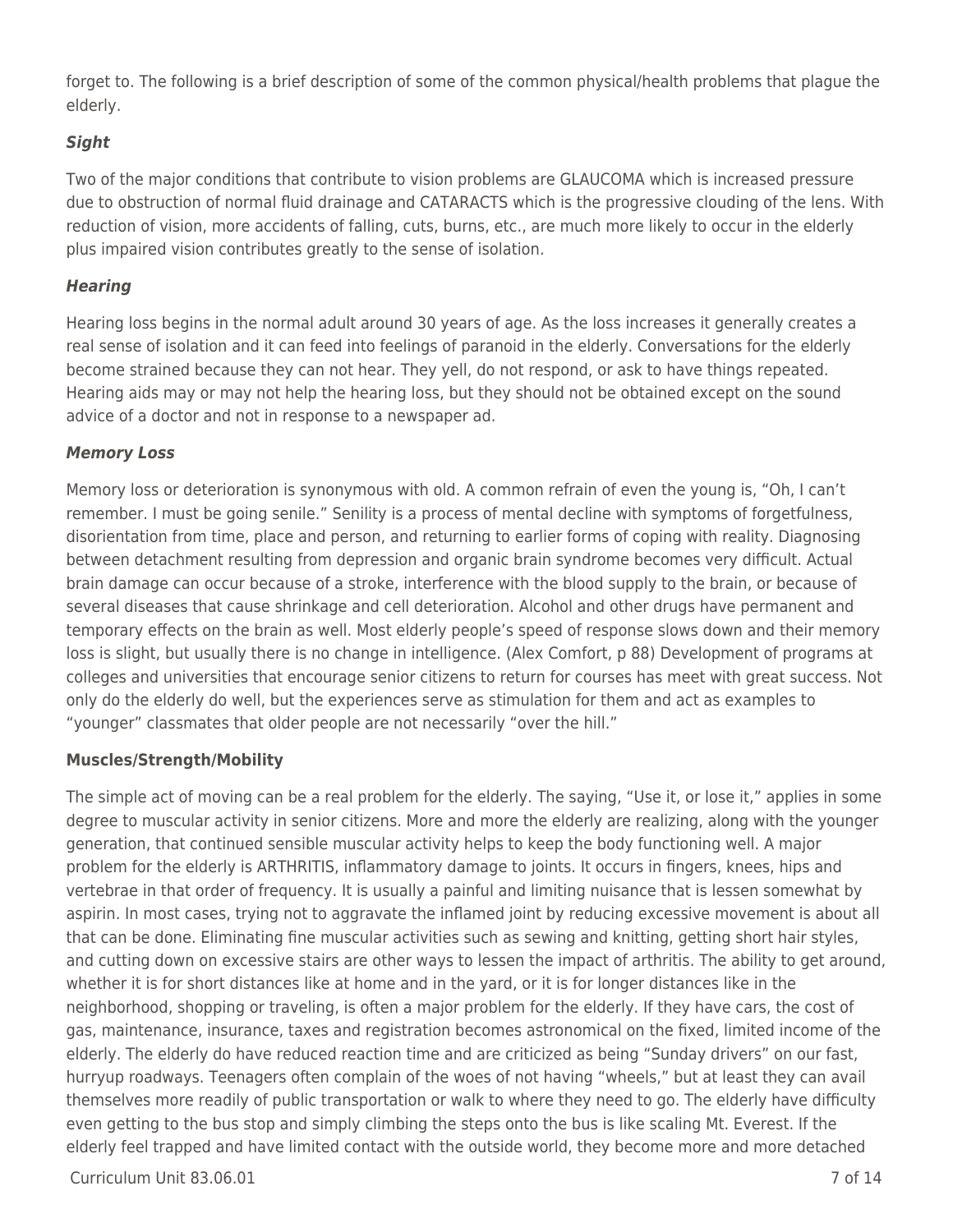and other problems surface and intensify. Student exercises on sense deprivation and mobility are included.

## **SELF IMAGE**

The corrosive psychological effect of ageism on the self-image of the elderly has already been alluded to, but there are some physical effects that need to be addressed as well. Depending on how important the superficial physical appearance/ beauty has been and to what extent the inner qualities/sense of selfworth have been developed, the effects of the physical aging of the body vary greatly in the elderly. Some of the leading sources of concern are the following: FLAB- The human body loses muscle tone as it begins to age, but this can be lessened with sensible exercise. FATMany older Americans are greatly overweight, but this can be lessened with sensible dieting while still satisfying nutritional needs. HAIR LOSS /GRAYINGBalding is predominately a male problem and the result of genetic inheritance. It becomes a traumatic issue if the man is trying to maintain a youthful image especially for work. Hair loss can be counteracted by the use of hair pieces"rugs." Hair color change usually bothers women more than men. Color change is due to actual loss of pigment cells and is therefore biologically irreversible. Hair color/length/texture is many times equated with sexuality and becomes of paramount importance in maintaining a youthful image. The fact that this is "a nation which spends more than 45 billion in 1970 on various cosmetics and hair dyes and only \$1.86 billion on Old Age Assistance,'' (Smith, p 59) says something about our priorities. Graying hair can be changed by the use of hair dyes. WRINKLES The skin tissue loses its elasticity along with some degree of atrophy of the facial muscles as the body ages. Limiting exposure to sunlight, which accelerates the process, helps to reduce wrinkling. It is said that luckily failing eyesight often accompanies the appearance of balding, graying and wrinkling so that they can not be seen as well. The elderly need to care about their selfimage, both physical and mental, if their lives are to truly have worth and not merely be existence. Adolescents are frequently either criticized because they spend too little or too much time, effort, and money on how they look, while at the same time they give little attention to what goes on in their bodies and minds. We fail to realize that both the young and the old need to feel good about the outside "packaging" as well as the inner "mental contents."

I have always been intrigued by people's preoccupation with kittens, but their disregard for the same cat when it reaches maturity. Kittens personify youth, playfulness and innocence. Americans have difficulty dealing with their own mortality and find it easier to think only in terms of youth, because to do otherwise means they must deal with impending old age and their own death. Old age is viewed by many as a time of plowing under. The harvest of middle age has been reaped and the elderly have only to lie barren. This is not true! There are many successful and productive senior citizens who achieve much in the sunset years of their lives. A student exercise is included on researching the accomplishments of both renowed and local elderly who have made significant contributions to society in their golden years.

#### What It Feels Like To Be ElderlySensory Deprivation

This activity is designed to raise the sensitivity of the participants by having them simulate elderly sensory deprivation by desensitizing their senses.

#### Materials Needed :

Sunglasses/3D movie glasses filmed over with white poster paint to simulate cataract condition which limits vision.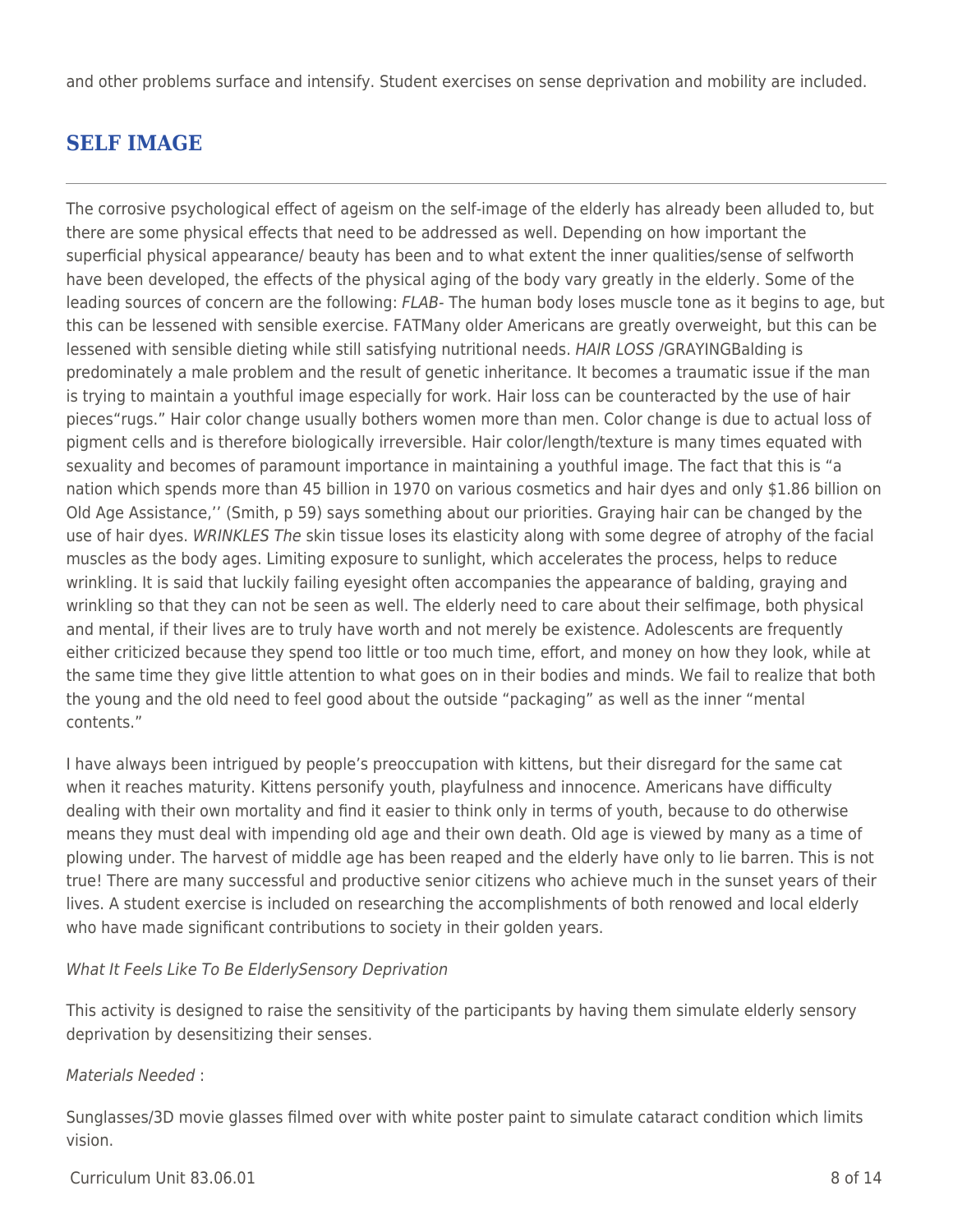Ear plugs/cotton to simulate hearing loss.

Elmer's Glue covering and dried on fingertips to simulate reduced sense of touch.

Procedure : Students will go through as much of a "normal" day with their reduced senses in an attempt to feel the frustrations felt by the elderly when they experience sensory loss. Students should pay attention to their feelings and report back to the class how they felt and what happened to them. In the follow up discussion it should be noted, if the students do not bring it up themselves, that they were able to "try" this experience, the elderly can not quit.

#### What It Feels Like To Be ElderlyLimited Mobility

This activity is designed to raise the sensitivity of the participants by having them simulate limited/decreased mobility.

#### Materials Needed :

Masking tape placed on all/most of the finger/and other joints to simulate the difficulties that arise with arthritis.

Walkers and wheelchairs to demonstrate the difficulty in getting around with these aids.

Procedure : Students will go through as much of a "normal" day with limited mobility in an attempt to feel the frustrations felt by the elderly when they experience mobility loss. Student should be encouraged to make note of handicapped access to buildings that the elderly would need to use. They should also modify their step climbing by not skipping stairs. BOTH feet must touch EACH stair when going up and down stairs. Have students note how big a step up/down is required to enter/ exit from a bus. How easy of a feat would this be for a person with reduced mobility? How long do buses wait for the elderly to be seated before they start up?

#### What It Feels Like To Be ElderlyAttitudes

This activity is designed to raise sensitivity of the participants by having them masquerade as elderly to gain first hand reactions and attitudes toward the elderly.

#### Materials Needed:

Wigs, clothing and makeup

Procedure : Students will dress up as senior citizens and simulate activities done by the elderly. For example, use public transportation, shop and attend local amusement centers. They will then report back to the class on treatment they received.

#### The Elderly in AdvertisementsMagazines

Materials Needed : Magazines, particularly women's magazines such as "Woman's Day," or "Family Circle."

Magazine advertisements are a widely utilized means of promoting a vast range of products to the buying public. Have students look over several different magazines bearing in mind the following questions:

What is the average age of the women and men used in most advertisements?

 $C$ urriculum Unit 83.06.01 9 of 14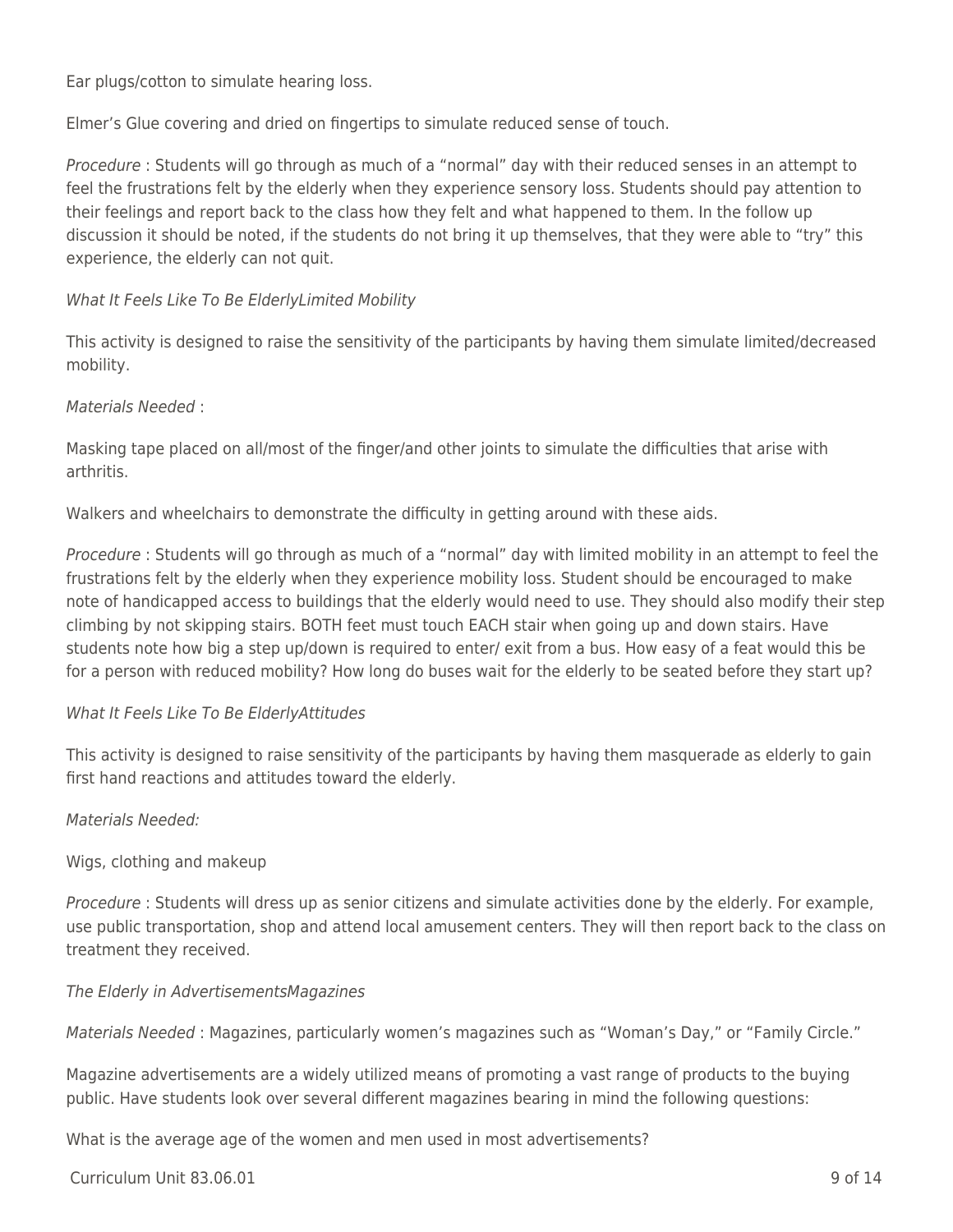Are these individuals usually "good looking," "slim" and "sexy?"

Is the implied message in these ads one of success, wealth and importance surrounding the individuals in these ads? How is this shown? Give specific examples of how this accomplished.

Now find examples of ads that contain older people.

Are these elderly people enjoying themselves? Functioning in competent roles? Appear to be successful, wealthy or important? Are they good looking, slim or sexy?

Are the products these older people are endorsing positive in nature and not negative or in a painful vain? Give specific examples to show your results.

Spinoff ActivityCreate Your Own Elderly Advertisement

Students will create their own ads that present the elderly in a positive light.

The Elderly on TelevisionShows and Advertisements

Material Needed :

Television set

The importance of television within our society is undeniable. Television stations transmit programs 24 hours a day, 7 days a week, all year long. This programming is frequently interrupted by numerous commercials. Have students analyze TV commercials bearing in mind the following questions:

What is the average age of the potential buyer for most products promoted on commercials?

What is the average age of the people used in most TV commercials?

Now find examples of TV commercials that are designed to sell products to the elderly.

What are the products being promoted in these commercials? Are these products of a "positive" nature?

Describe the individuals used in these commercials.

Spinoff ActivityCreate Your Own Elderly TV Commercial

Students will redesign commercials in a more positive light.

Have students analyze TV shows that have elderly on them.

What is the average age of the major characters on TV show? If there is a villain or victim, what is their age? Are the elderly depicted as oldfashioned, ill, inflexible, feeble and generally out of step with life?

The Development of the Elderly as a Political Force \*\*

Senior citizens are a definite voting block of constituents that could be mobilized to exert political pressure.

This project entails a combination of researching and projecting. Students must find out about what has and

 $C$ urriculum Unit 83.06.01  $\qquad$  10 of 14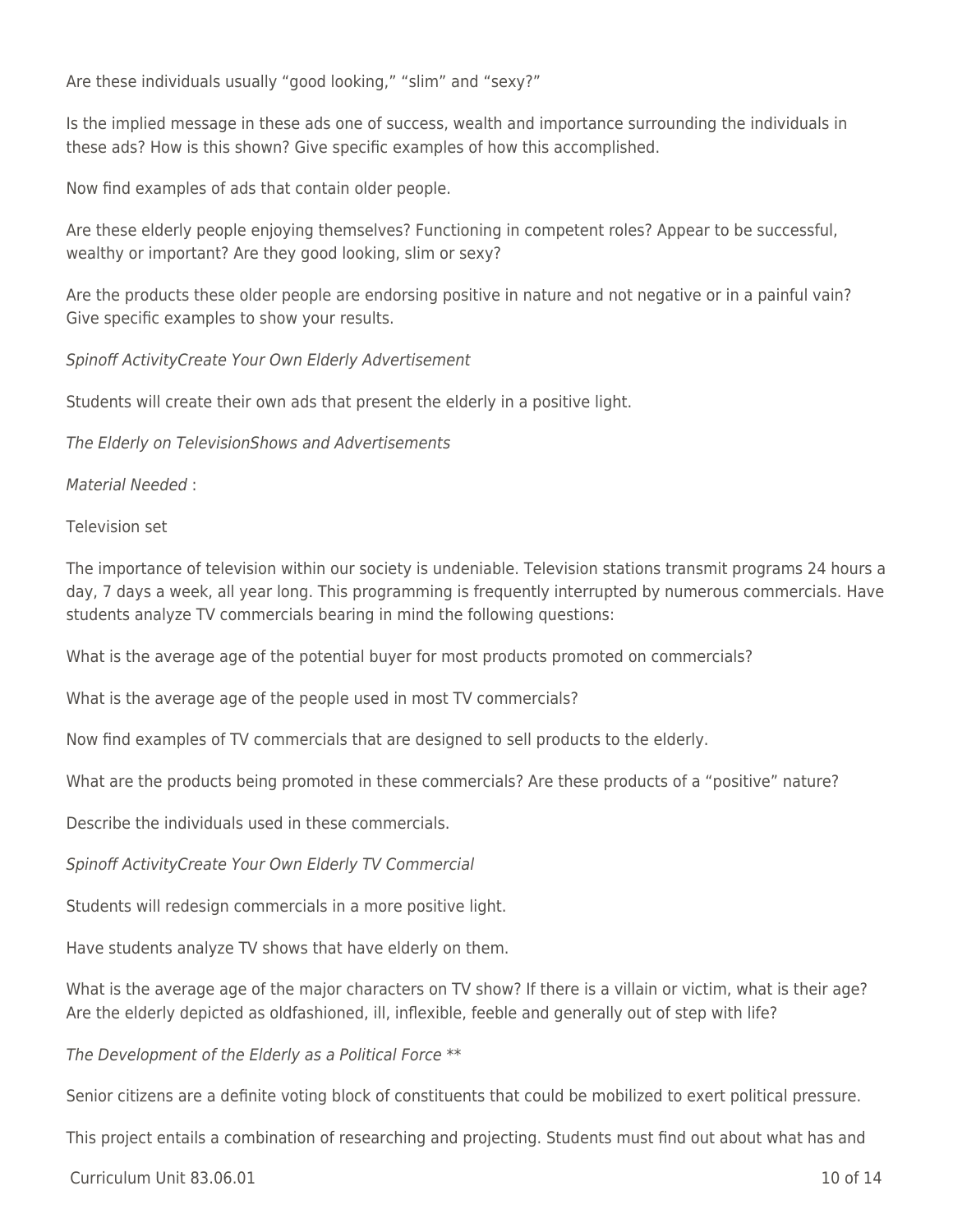has not been done for and to the elderly and then must make certain decisions about what can be done in the future. The class may be broken into smaller groups to facilitate more detailed research and then they can collectively contribute their findings to form a class strategy on how to mobilize the elderly as a viable political force to be reckoned with. Possible topics of research to formulate a platform:

#### PERIOD OF EARLY SOCIAL CONDITIONS

Look at post World War II social legislation, New Deal, Fair Deal, New Frontier, Great Society, along with the advances made by civil rights and women's rights groups to understand the social conscious climate that indicated dissatisfaction and was translated into political pressure.

#### PERIOD OF AGITATION AND AWAKENING

Look at those individuals such as Margaret Kahn who vocally expressed concerns as well as the praises of the elderly.

#### PERIOD OF ORGANIZATION

Look at the American Association of Retired Persons, the National Council of Senior Citizens and the Gray **Panthers** 

#### PERIOD OF ESTABLISHMENT OF IDEOLOGY AND GOALS

Look at what the organizations that represent the elderly are fighting for.

#### **TACTICS**

Look at what these organizations and others are actually doing to draw attention to and to fight against ageism.

#### RESPONSE AND EFFECTIVENESS

Look at what the response of the general public and the government has been so far.

#### RESULTS

Look at the concrete accomplishments obtained for the elderlySocial Security, Medicare and age discrimination laws.

#### FUTURE

Look at what has to be done and how the movement can be helped.

#### Spinoff ActivityPut Your Research To Work!

This is an election year. Students can be encouraged to become politically active on the elderly issue and to get the elderly out and active around the local issues that will affect them.

\*\* This lesson is adapted from Scholastic SOCIOLOGY The Search for Social Patterns Teacher's Resource Manual, Larry Krieger, Scholastic Book Services, New York, 1980.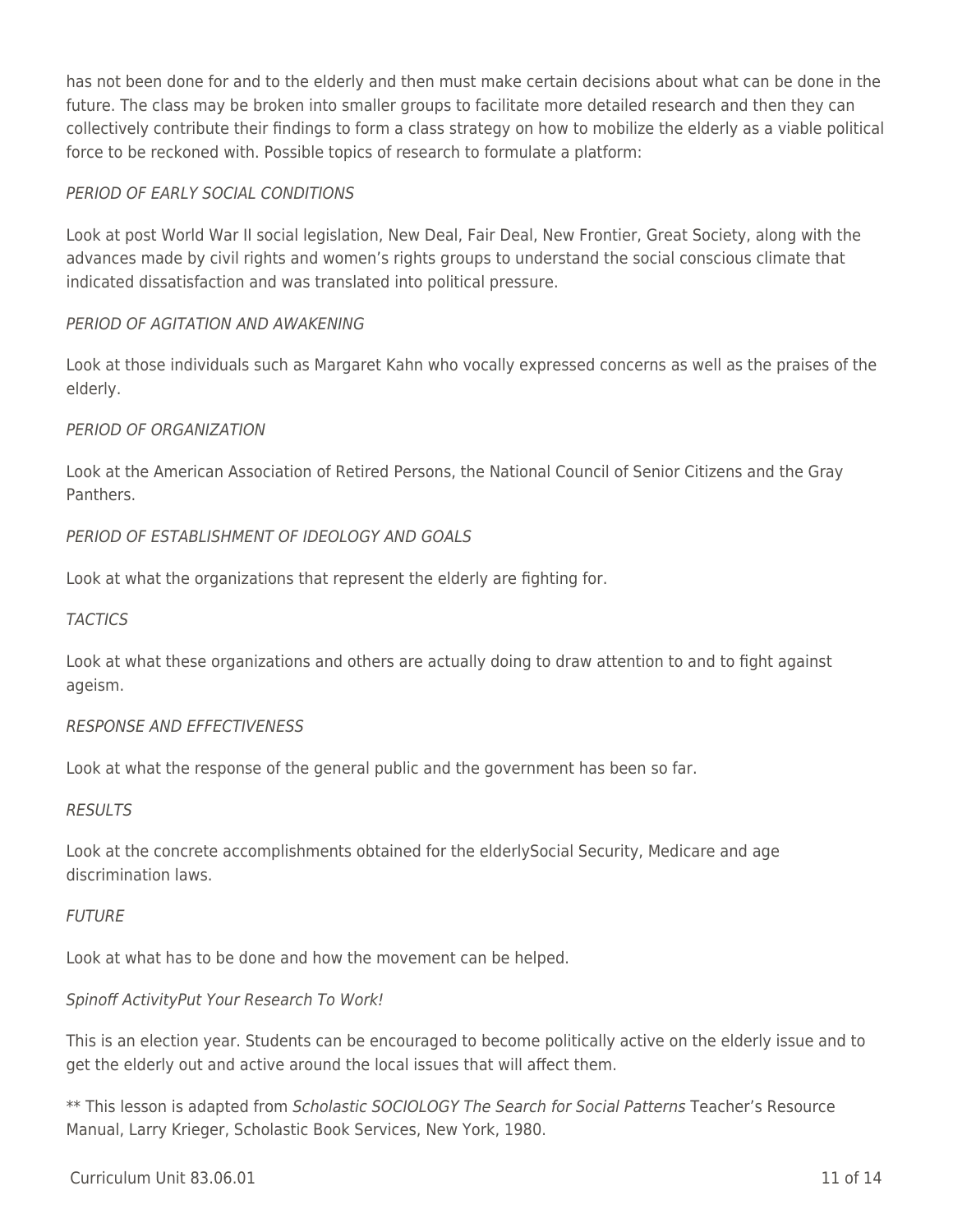#### You're Not Getting Older, You're Getting Better!

Kids need heroes and heroines. They are that make for inspiration. They are the models and rulers by which youngsters fashion, shape, mold and measure their lives after. The younger generation needs to be aware that the years after forty are not totally fruitless. That life is not over after forty! There are a multitude of elderly individuals whose accomplishments are as varied as they are different. There are many local, as well as world renowned celebrities and unsung heroes who are living productive and useful lives way after the halfcentury mark.

Have students research some of the suggested successful senior citizens and encourage them to interview family and friends who they feel have made significant contributions to be included on the honor roll of the elderly.

#### *Examples of local elderly:*

Armand Zimmermann, former English teacher, Branford High School.

Tom Emerson, retired Dean of the Yale Law School, civil rights expert.

Richard C. Lee, former mayor of New Haven.

Examples of famous elderly: George Burns, Coco Chanel, Cecil B. DeMille, Thomas Edison, Gandhi, Jory Graham, Justice Holmes, Archibald MacLeish, Margaret Mead, Golda Meir, Michelangelo, Claude Monet, Anna Mary Moses, Pablo Picasso, Helena Rubinstein, Artur Rubinstein, Bertrand Russell, Albert Schweitzer, George Bernard Shaw, Casey Stengel, Leo Tolstoi, Giuseppe Verdi, John Wayne, Mae West, Frank Lloyd Wright.

#### Portrayal of the Elderly in Children's Stories

Materials Needed : Access to a library Have students research the negative portrayal of the elderly in children's literature. Cite the actual passages.

NonEnglish Speaking Awareness of Assistance Available to the Elderly

#### Materials Needed : Literature on the Social Security System

Have students check literature on services available to see if it is printed in any other language than English. Have students translate any available literature on services available to the elderly into different languages—Spanish, Portuguese. Check on whether literature is distributed to the nonEnglish speaking population in a meaningful manner. If it is not, brain-storm on how to get the information into the hands of the people who need it.

The Social Security System

Materials Needed : Information on the Social Security System.

Students should research the Social Security system from its establishment in 1936 to the present including all changes. Have students interview the elderly who are receiving benefits about the latest revisions and get their reactions to the latest changes. The following is a possible information sheet that students could use in interviewing.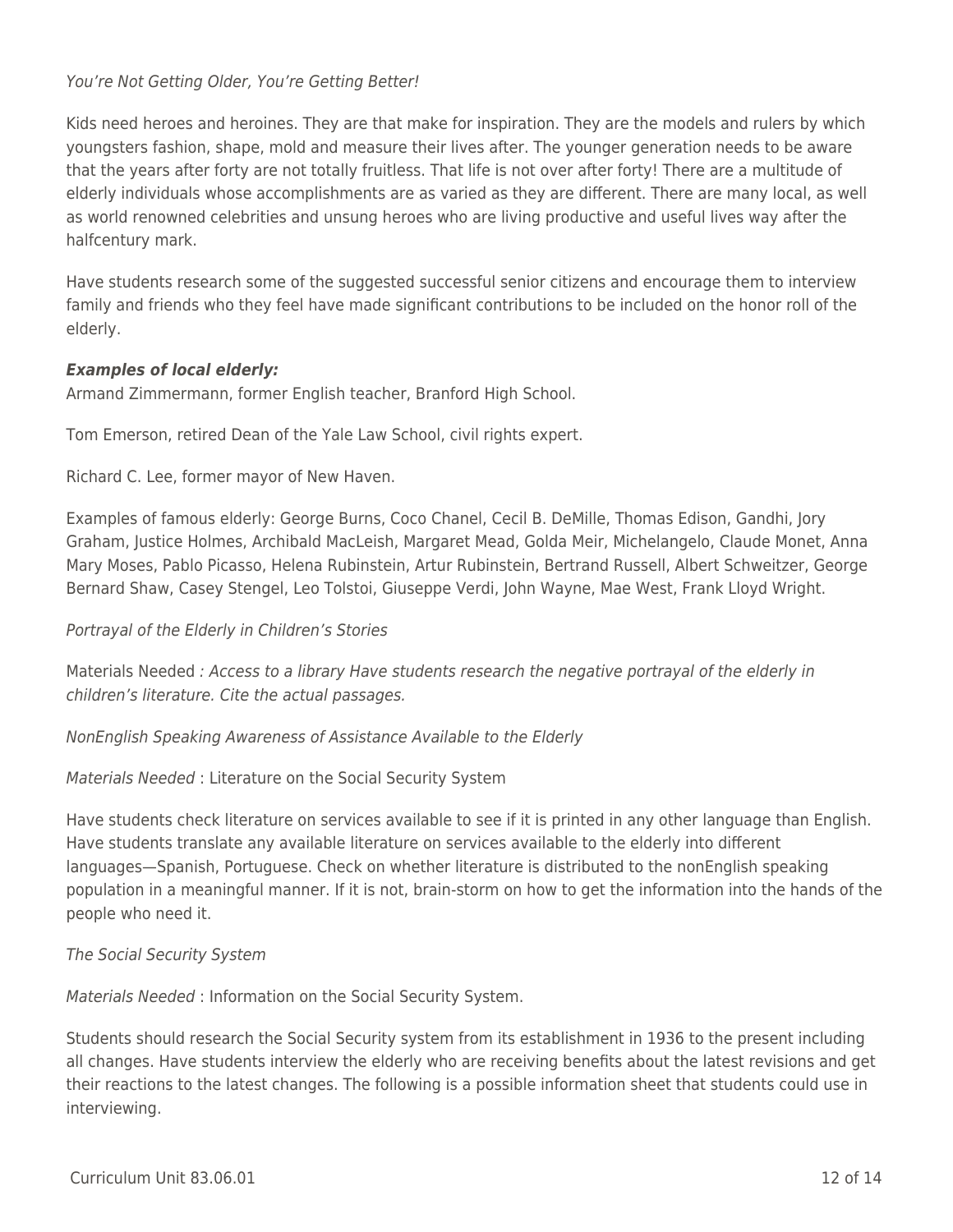The 1983 Social Security Compromise was signed on April 20,1983 in an attempt to bailout the financially troubled system. Some of the important effects of this compromise are as follows:

July increases are delayed. Cost of living increases are delayed until January 1984 and will

1. occur in January thereafter. Increases will be based on the lower of wages or prices instead of prices as is currently the practice.

Incentives to retire later. A 3 % a year delayed credit will go up to 8% over the 19902008

- 2. period. The "earning test" that reduces benefits \$1 for every \$2 earned will be changed to a \$1 cut for every \$3 earned.
- 3. Medicare fee structure. Hospital bills will be paid on fixed fees in advance rather than paying "reasonable" checkout charges.

4. from 1938 on will be affected by a twomonthayear increase to 66 from 20032009. Secondly,<br>4. these bern from 1955 on would be affected by a 2monthayear increase from 20212027 Retirement age to rise. The 65 retirement will be raised to 67 in two ways. First, those born

- those born from 1955 on would be affected by a 2monthayear increase from 20212027. Workers could retire at 62, but would receive lower benefits.
- 5. Selfemployed tax climbs. An increase from threequarters of the combined employeremployee rate to full rate will occur for selfemployed workers as of January.

Payroll tax to go up. The payroll tax now at 6.7% each for employer and employee will rise to 7% in 1984, 7.05% in 1985, 7.15% in 1986, 7.51% in 1988, and 7.65% in 1990. 7) Payments

6. may be taxed. Total adjusted gross incomes above \$25,000 for singles and \$32,000 for couples will be taxed on half the benefits.

## **Bibliography for Students**

Confort, Alex. A Good Age. New York; Crown Publishers, 1976.

In alphabetical listing are many topics pertaining to issues, problems and stereotypes about aging. It is written in an easy to read style with a very positive point of view and in many sketches and summaries of the accomplishments made by a large host of different elderly people from all over the world over the ages.

Diagram Group. Man's Body ; An Owner's Manual . New York; Bantam, 1976.

A useful book that covers a wide variety of topics that relate to man and his body. Section L deals with the process of aging and the decline of sensory and motor abilities.

Grollman, Earl. Explaining Death to Children . Beacon Press, 1967. Suicide . Beacon Press, 1971. Concerning Death . Beacon Press, 1972. Talking About Death . Beacon Press, 1976.

A series of books that are designed to help adults in discussing with children about the awareness and acceptance of death.

Hemingway, Ernest. The Old Man and the Sea . New York; Scribner, 1961.

The interaction between an old Cuban fisherman and a young boy during a fishing trip are described in Hemingway's short novel.

 $C$ urriculum Unit 83.06.01 13 of 14